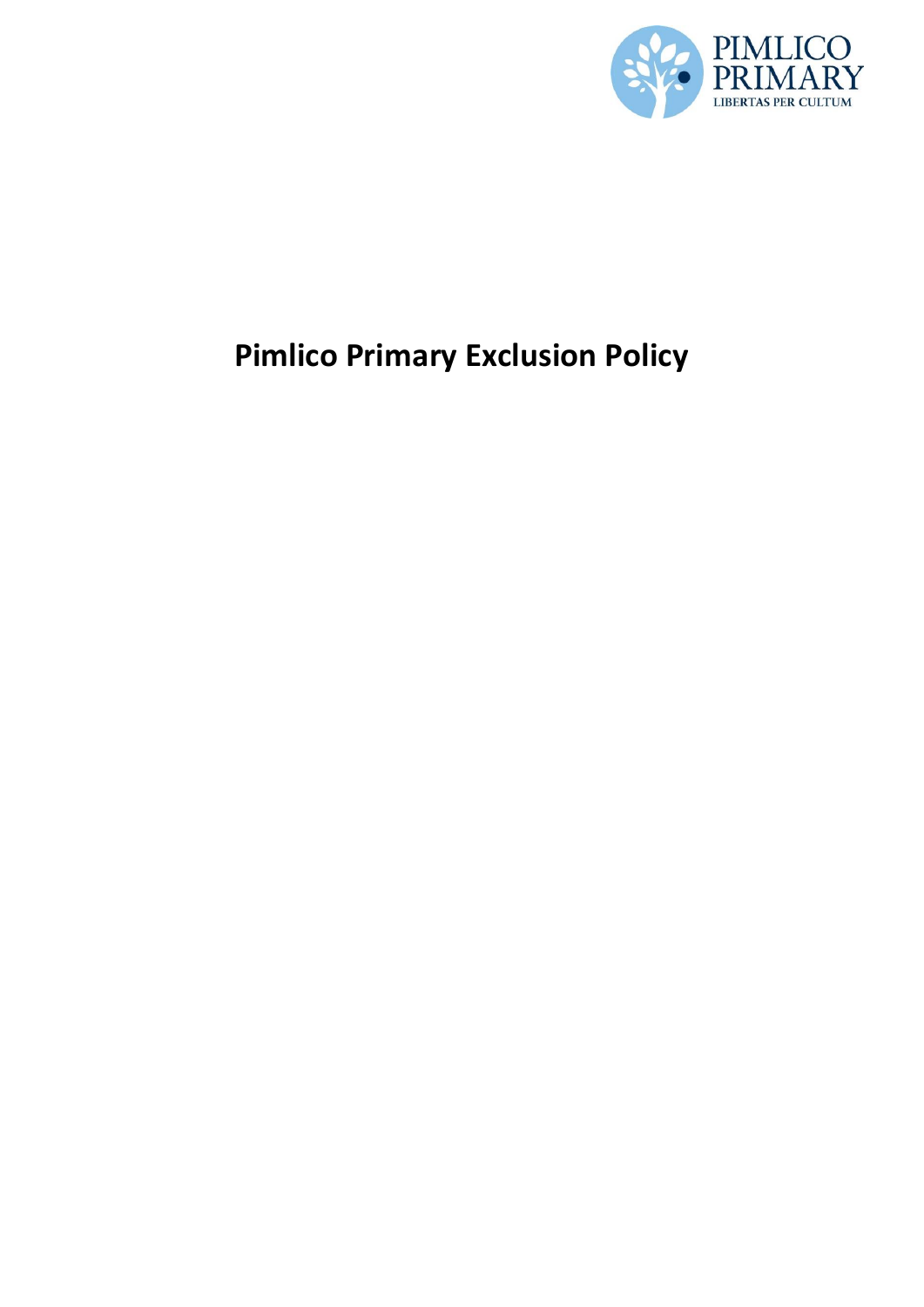

Pimlico Primary School is committed to valuing diversity and to equality of opportunity. We aim to create and promote an environment in which pupils, parents and staff are treated fairly and with respect, and feel able to contribute to the best of their abilities.

## **Partnership with Parents**

Parents working in partnership with the school to consistently reinforce the school's expectations is an important factor in every child's success. At Pimlico Primary, we will work in partnership with parents to ensure that expectations are clear and parents can reinforce them with their children. This includes ensuring that parents are kept informed about decisions made in response to a child's misbehaviour so that we can work together in the best interests of pupils to ensure expectations for behaviour are made clear.

The school is responsible for communicating to pupils, parents and staff its expectations of standards of conduct. A range of policies and procedures are in place to promote good behaviour and appropriate conduct:

- Behaviour Policy;
- Anti-Bullying Policy;

## **Supporting Pupils to Succeed**

We aim to include, not exclude, and we approach all challenging behaviour in a supportive and positive way. We recognise that such behaviour can sometimes be symptomatic of a real, deeper need for our support and understanding. All children can go through times of inappropriate behaviour, and we strive to never give up easily on a child as we recognise that each person has a unique contribution to make to school life and we want to support them to achieve this.

We will use behaviour data to assess patterns of challenging behaviour in pupils. Where patterns emerge we will systematically intervene, drawing up an action plan with the child, parent and teacher. The Deputy Head (Pastoral) has overall responsibility for sharing data with class teachers and analysing the data. It is class teacher's, parents' and the child's responsibility to ensure the action plan is followed.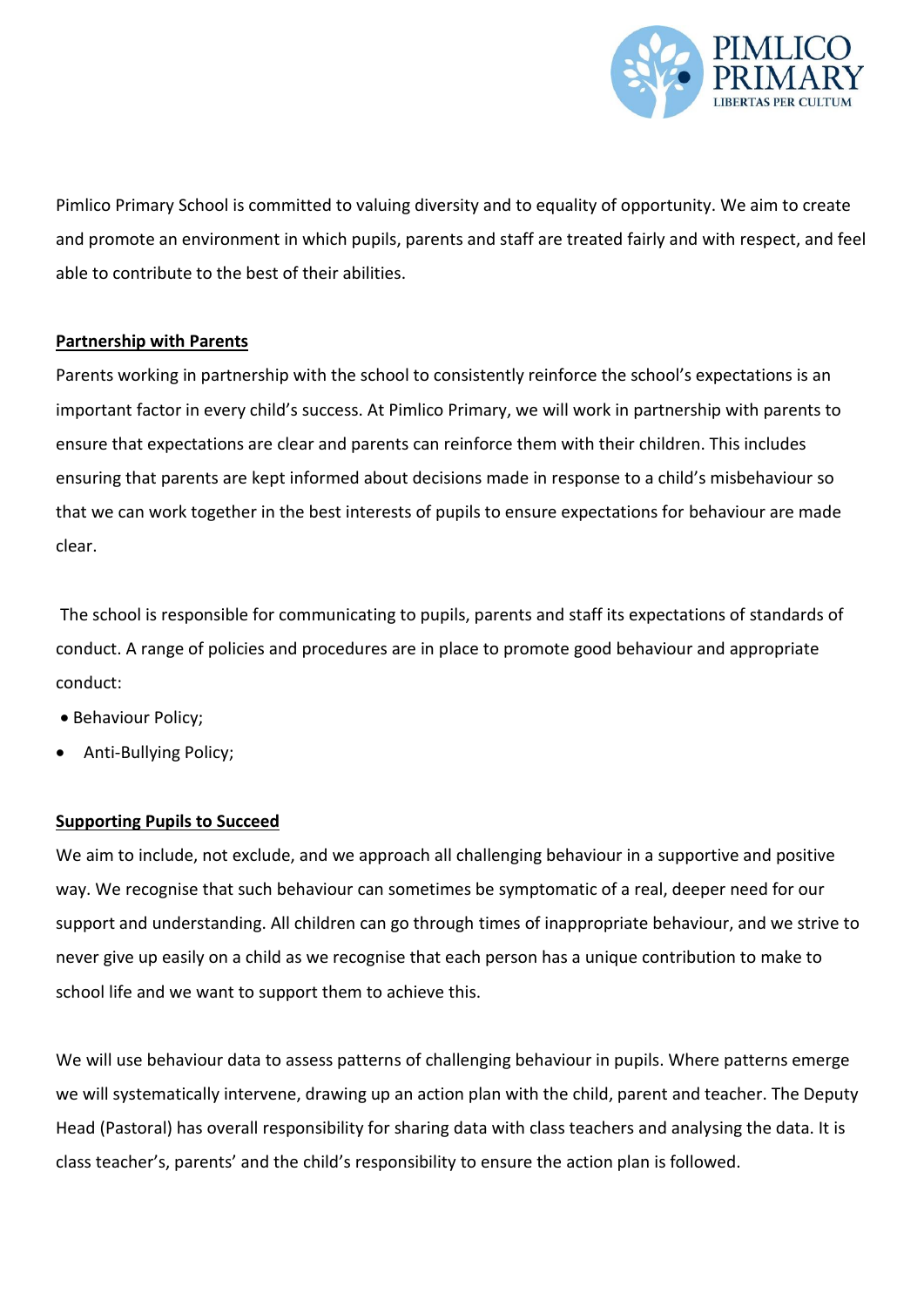

No exclusion will be initiated without first attempting other strategies or, in the case of a serious single incident, a proper investigation. Reasons for exclusion include the following:

- Serious breach of the school's rules or policies;
- Serious risk of harm to the education or welfare of the pupil or others in the school.

This can either be a very serious incident or the repetition of serious incidents.

Any exclusion will be at the decision of the Headteacher, usually in consultation with other members of the senior leadership team (particularly if they were involved in investigating the incident).

## **Types of Exclusion**

## **Internal Exclusion**

Internal exclusion is when a pupil is excluded from the rest of the school and must work away from their class for a fixed amount of time. This will be in a different classroom. An internal exclusion is a discretionary measure, where a pupil's behaviour is escalating and more serious measures need to be taken but there are not yet grounds for an external / fixed-term exclusion. Typically, a child receiving a consequence of this level should be receiving additional support for their behaviour, intended to help them to avoid their behaviour escalating to a point where a fixed term exclusion is necessary (examples: behaviour chart to address specific behaviours causing a problem; support from the Deputy Headteacher (Pastoral) etc)

## **Temporary / Fixed-Term exclusion**

A temporary / fixed term exclusion is when a child is excluded from school and must remain home for a fixed amount of time. This should be for the shortest time necessary to ensure minimal disruption to the child's education, whilst mindful of the seriousness of the breach of policy.

## **Permanent exclusion**

A permanent exclusion is when a child is permanently excluded from school and not allowed to return. This is a very serious decision and the Headteacher will consult with senior leaders and Chair of the Governing Body as soon as possible in such a case.

## **Reasons for Exclusion**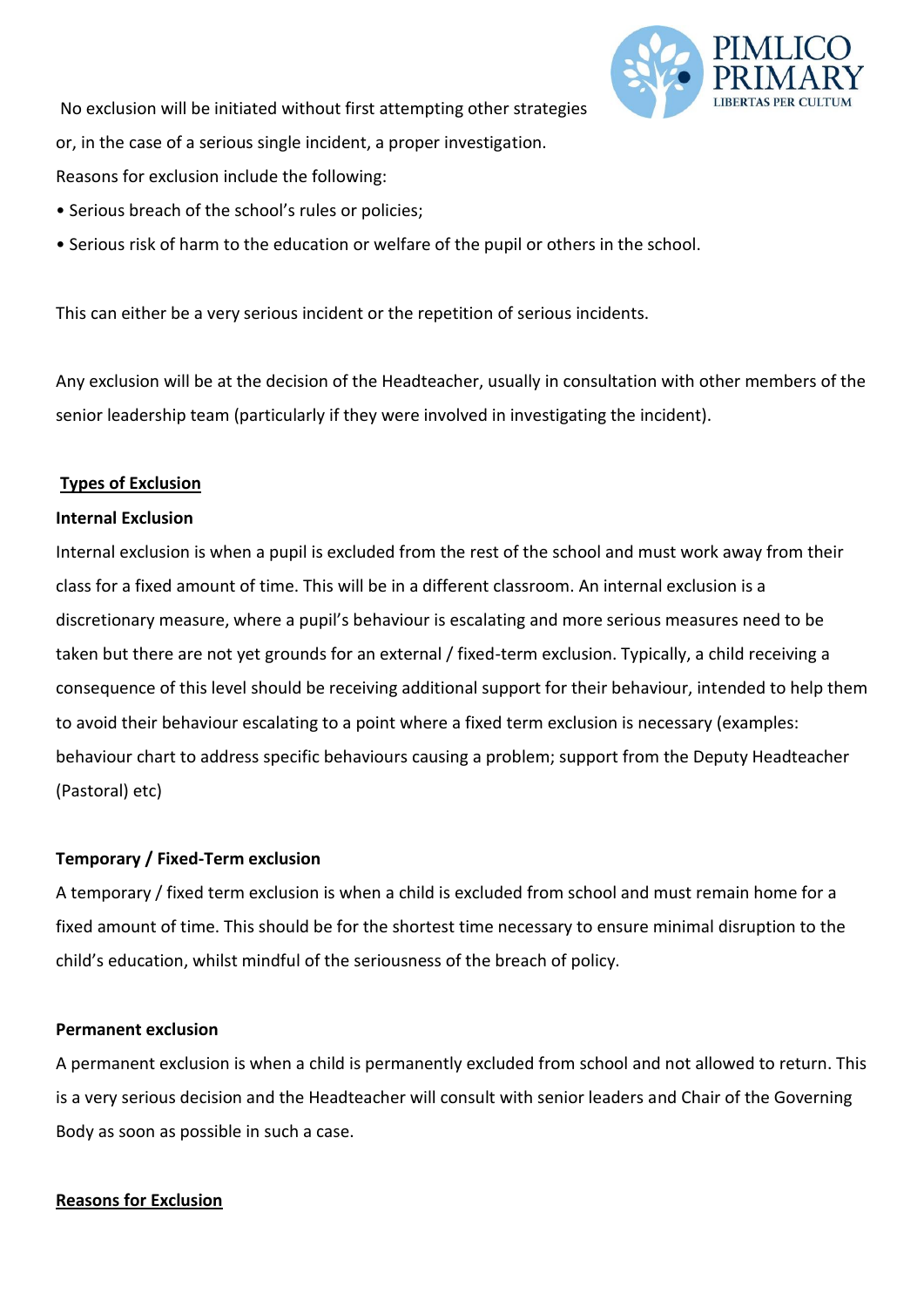A decision to exclude a pupil, either internally, for a fixed period or



permanently is seen as a last resort by the school. The physical and emotional health of our children and staff is our primary concern, and we therefore accept, that in some serious situations, exclusion may be necessary, if all other strategies have been exhausted.

The decision to exclude will usually follow a range of strategies and be seen as a last resort, or it will be in response to a very serious breach of school rules and policies or a disciplinary offence such as:

- Serious actual or threatened violence against another pupil or a member of staff;
- Possession or use of an illegal drug on school premises;
- Persistent bullying;
- Persistent prejudice based harassment or hatred based acts

Exclusion may be the result of persistently poor behaviour or a serious single incident.

## **Persistent or cumulative problems**

Internal and temporary/fixed-term exclusion may be used in response to a persistent poor behaviour which breaches school rules and policies. In the most serious cases where the problem persists and there is no improvement a permanent exclusion may be necessary.

These would be imposed only when the school had already offered and implemented a range of support and management strategies. These could be joint action plans with parents, child and school, behaviour intervention with the Deputy Headteacher (Pastoral), target setting, home/school communication book etc.

The length of an exclusion will depend upon a number of factors, such as the severity of the incident, and the likely impact on the child's learning and ability to succeed on returning to school. Such decisions will be made in the best interests of the child, whilst also mindful of the need to maintain order and reinforce the rules and expectations of the school in a clear and consistent way.

## **Single incident**

Internal and temporary/fixed-term exclusion may be used in response to a very serious breach of school rules and policies or a disciplinary offence. In the most serious cases where the problem persists and there is no improvement a permanent exclusion may be necessary.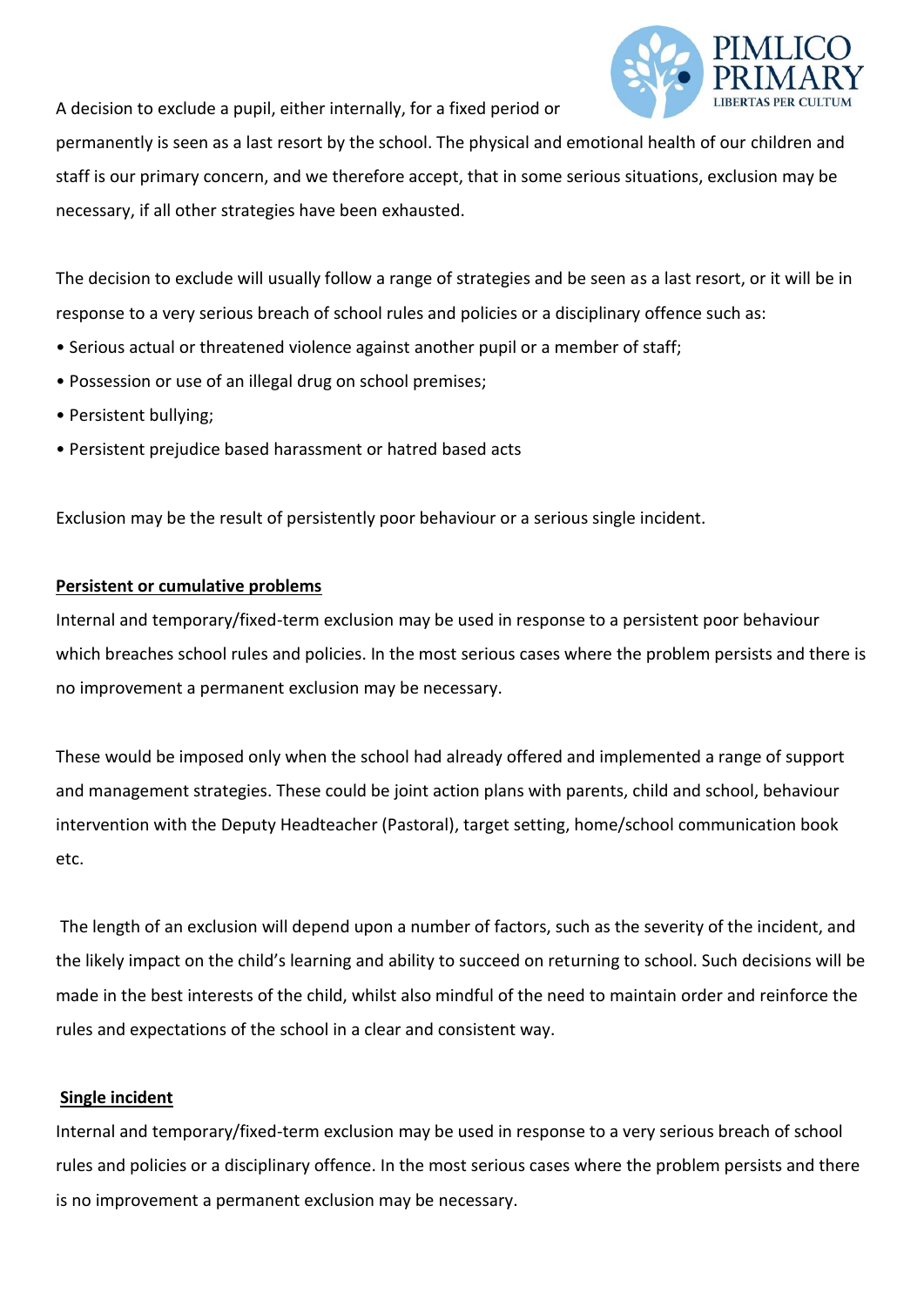In such cases the Headteacher or a designated senior leader will



investigate the incident and consider all evidence to support the allegation, taking account of the school's policies. The pupil will be encouraged to give his/her version of events and the Head of School will check whether the incident may have been provoked, for example by bullying or racial harassment.

The Governing Body will be informed of all exclusions on a termly basis; and additional consultation may also take place about key incidents with the Chair of Governors.

## **The decision to exclude**

If the Headteacher decides to exclude a pupil he/she will:

- ensure that there is sufficient recorded evidence to support the decision;
- explain the decision to the pupil if the pupil is in the state of mind to listen to the decision;
- contact the parents, explain the decision and ask that the child be collected;
- send a letter to the parents confirming the reasons for the exclusion, whether it is a permanent or temporary exclusion;
- the length of the exclusion and any terms or conditions agreed for the pupil's return;
- in cases of more than a day's exclusion, ensure that appropriate work is set and that arrangements are in place for it to be marked;
- plan how to address the pupil's needs and integration back into their class on his/her return;
- plan a meeting with parents and pupil on his/her return to be conducted by a suitable senior member of staff.

## **Safeguarding**

An exclusion will not be enforced if doing so may put the safety of the pupil at risk. In cases where parents will not comply by, for example, refusing to collect the child, the child's welfare is the priority. In this situation, depending on the reason for exclusion, the school may consider an internal exclusion until the end of the day, implementing the original exclusion decision from the time the child is collected from school, or, in more severe circumstances the school may contact Social Services and/or the Police to safely take the pupil off site.

## **Re-integration**

After fixed term exclusion, the pupil and parent will be requested to attend a reintegration meeting with a senior member of staff. At this meeting the behaviour leading to exclusion will be discussed and targets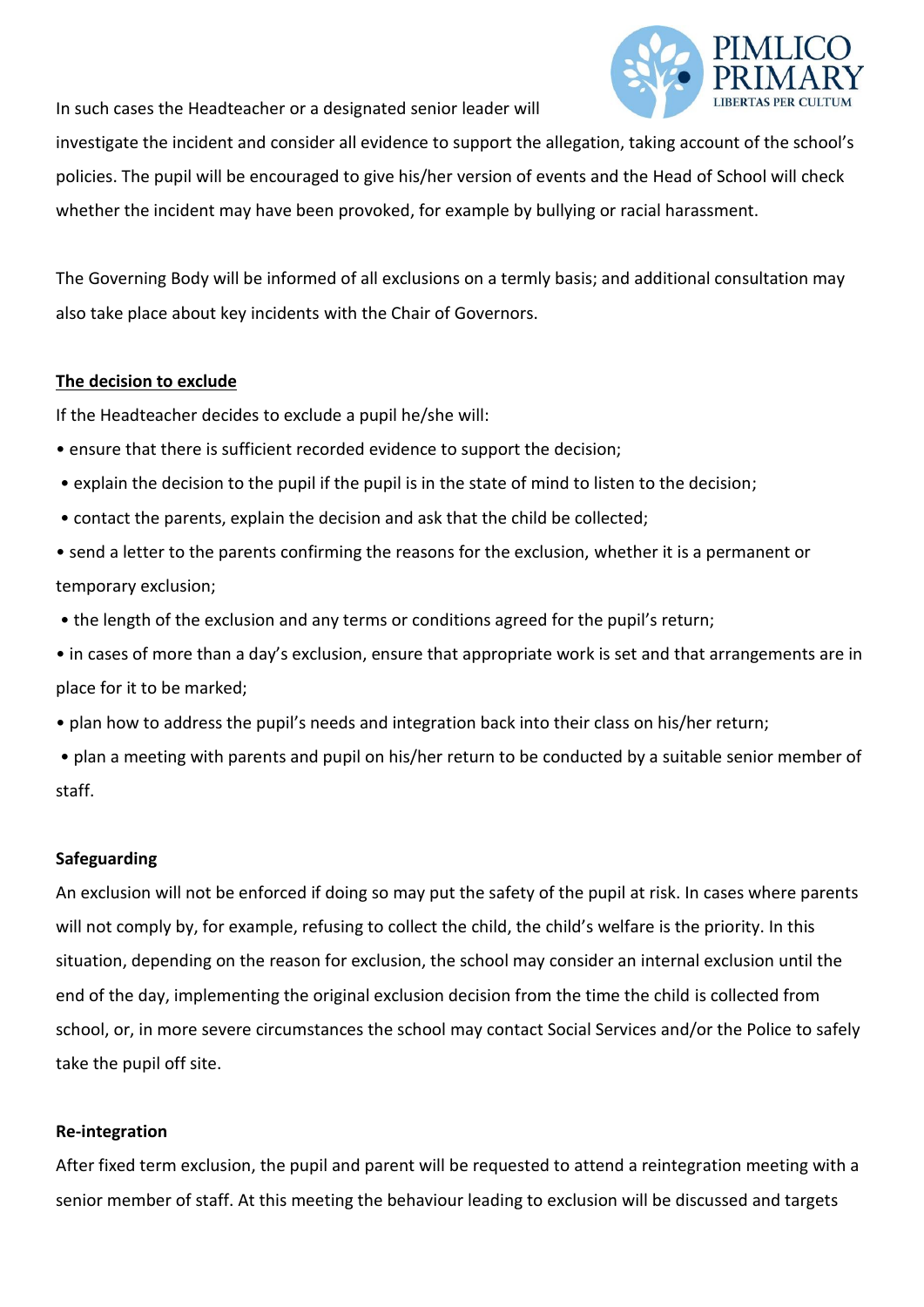will be set for improvement. Support around behaviour will be also be



discussed. The meeting will be recorded on the school re-integration form and a copy retained by the parent, child and school.

## **Work Set**

When a pupil is excluded for more than one day, work should be set by the school within a reasonable time-scale and this should be returned to the school when the exclusion is over. If a child is excluded at the end of a school day, then it may not be possible to arrange for work to be set until the following morning. A pupil can be excluded for up to 10 continuous days on a fixed term basis. On the 6 continuous day, the school is responsible for providing education for the pupil, which could be at another local school, the pupil referral unit or by providing home education.

## **Behaviour outside school**

Pupils' behaviour outside school e.g. on school trips, at sports events, is subject to the school's behaviour policy. Unacceptable behaviour in such circumstances will be dealt with as if it had taken place in school; and additionally this includes the any serious breach of policy which could 'bring the school into disrepute'.

## **Pupils with special educational needs and disabled pupils**

The school must take account of any special educational needs when considering whether or not to exclude a pupil. The Headteacher should ensure that reasonable steps have been taken by the school to respond to a pupil's disability so the pupil is not treated less favourably for reasons related to the disability.

#### **Managed move**

In cases where the Headteacher and parents agree that the progress of the pupil has been unsatisfactory and the pupil is unwilling or unable to profit from the educational opportunities offered, or if a parents failure to engage in strategies implemented by the school are resulting in a continuing pattern of poor behaviour or lack of improvement in behaviour, the Headteacher may consult with other Future Academy primary schools and propose a managed move to another school. This is not exclusion and in such cases the Headteacher may assist the parents in placing the pupil in another school.

## **Removal from the school for other reasons**

The Headteacher may send a pupil home, after consultation with that pupil's parents and a health professional as appropriate, if the pupil poses an immediate and serious risk to the health and safety of